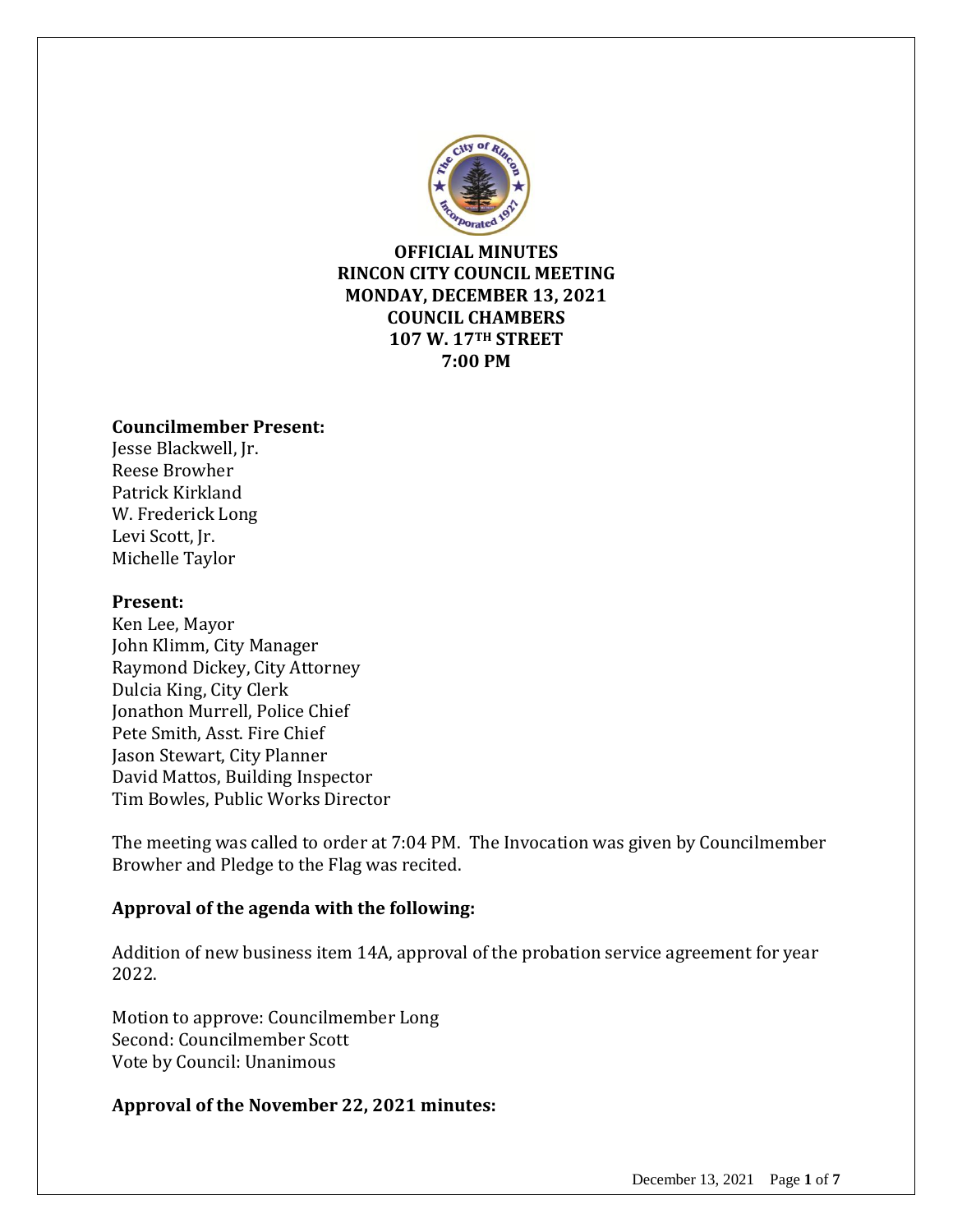There were a few grammatical errors that were given to the City Clerk.

Motion to approve: Councilmember Scott Second: Councilmember Blackwell Vote by Council: Unanimous

## **Approval of the December 6, 2021 minutes:**

Motion to approve: Councilmember Long Second: Councilmember Blackwell Vote by Council: Unanimous

## **Presentations of Police Awards by Chief Murrell**

Lieutenant Thompson along with Chief Murrell presented 6 officers with the awards. Corporal Matthew Estes, Officer Daniel Nicholson were presented with the Exceptional Service Award for helping out with a structural fire; Officers Marquis Parker, Devonte Boddie and Brian Mihuta were presented with the Life Saving Award for helping the Fire Department with a patient; Officers Nicholson, Officer Boddie and Officer Mihuta were presented with the Exceptional Service Award for helping with a structural fire. Officer Mitchell Adderton was not present, but will be presented with the Community Engagement Award for organizing the Rincon Roundup to help with gifts for Christmas. Lieutenant Thompson also thanked the Fire Department for showing up and supporting the Police Department.

## **New Business:**

## **1. Effingham Health System Foundation requests a Special Events Permit with a fee waiver for a Car Show and Food Truck Festival at Freedom Park on Saturday, March 12, 2022.**

Jessica Griffin, Effingham Health System Foundation Director was present. Mrs. Griffin said this will be the  $3^{rd}$  annual Gears and Grub Fundraiser. Benefits go to Effingham Health Foundation for continuing growth of the Effingham Health System. They are looking to expand the cancer care services, senior care and pediatric care.

Motion to approve: Councilmember Long Second: Councilmember Blackwell Vote by Council: Unanimous

**2. A request has been filed by John and Debra Lessard requesting approval for a Recombination of a 0.69 acre parcel adding 0.58 acres located at 3364 S Hwy 21. The 2.58 acre parcel located at 3396 S Hwy 21 will be revised to 2.00 acres. Both properties are owned by Rincon Church of God Inc. (Map and Parcel # R2700007 & R2700008)**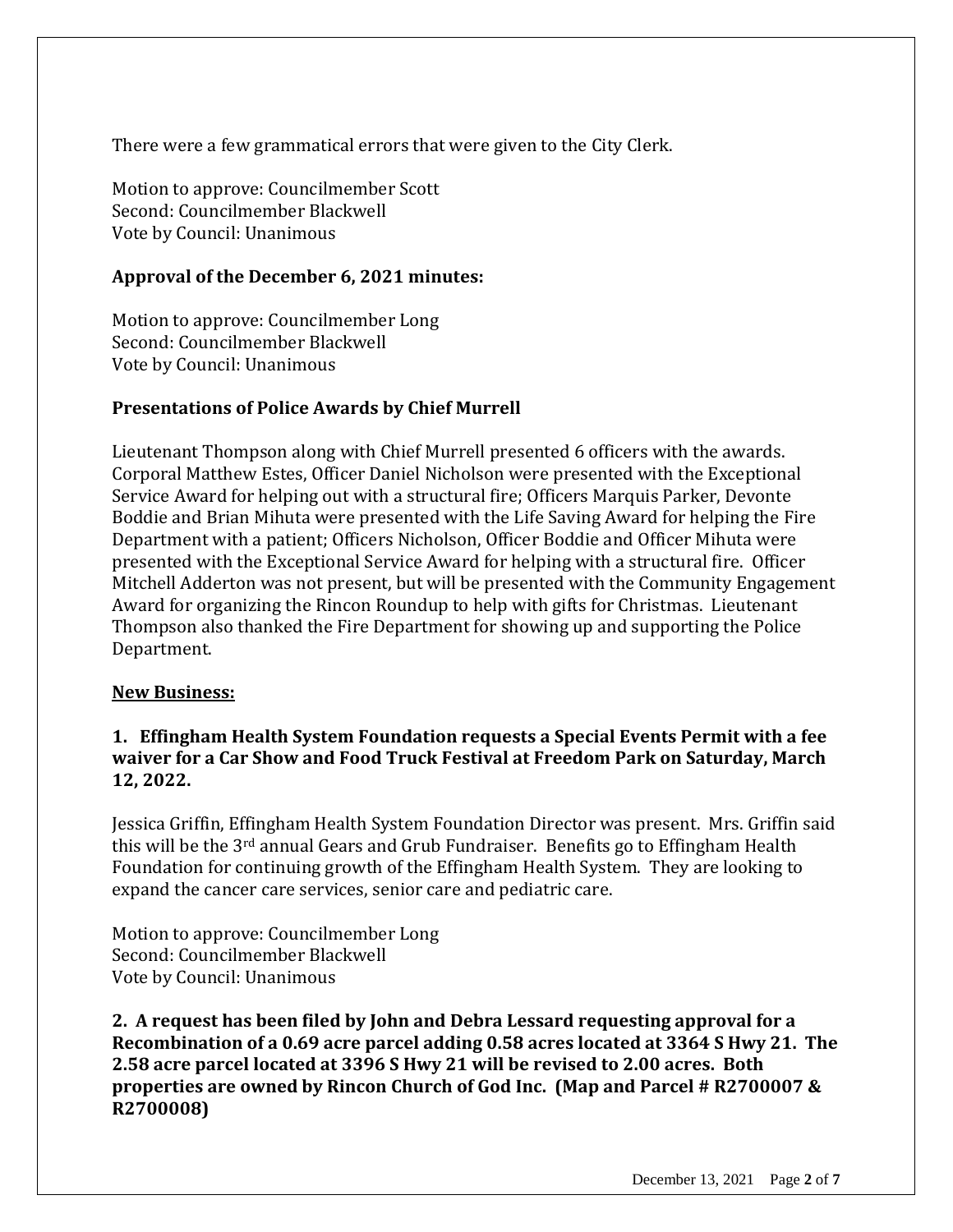Jimmy Bowen, Bowen Plumbing said that he is currently renting the space from Rincon Church of God and wants to buy the building. There is a small parcel behind that is not doing anyone any good so he wants to buy that also.

Motion to approve: Councilmember Kirkland Second: Councilmember Scott Vote by Council: Unanimous

## **3. Request for Council to issue a 10 day notice according to the ordinance for nuisance on property located at 19 Talmadge Drive and to pay all assessed fees.**

David Mattos said this started in February 2021. The original owner did not want to come in front of Council so she sold the property. Michael Harrelson brought the property knowing that the code enforcement case was not going anywhere and it needed to be cleaned up. He took it over on October 22, 2021. Mr. Mattos said he went by there today and he cleaned up some but not all, he has fees of \$330.64. 90% has been cleaned up.

Motion to approve: Councilmember Long Second: Councilmember Browher

Michael Harrelson did show up. He approached the podium and had discussion with Mr. Mattos about what needs to be cleaned.

Vote by Council: 5 yes votes Councilmember Kirkland abstained

Councilmember Taylor asked if the other people, Franklin Johnson, paid their fines (nuisance at 719 W Seventh Street). Mr. Mattos said no they were supposed to contact Mr. Klimm if they needed to schedule arrangements for the fees. Mr. Mattos said he sent a letter and they never paid the fees. There was discussion on the Johnson case and the fines that were not paid from September 27, 2021. Mr. Mattos said he will send a letter to Mr. Johnson reminding him of the fees that are due. There has been no contact at all.

#### **4. Request approval to pay M.E. Sack for engineering services done at the WWTP in the amount of \$5,537.50. LI #320.4335.541453**

Mr. Klimm made the suggestion to postpone items 4 and 5 until next week, since Marcus Sack was not present.

Motion to table: Councilmember Browher Second: Councilmember Blackwell Vote by Council: Unanimous

## **5. Request approval to pay Gilbert Pump and Mechanical \$9,200.00 for repairs to the WWTP. LI #506.4335.531125**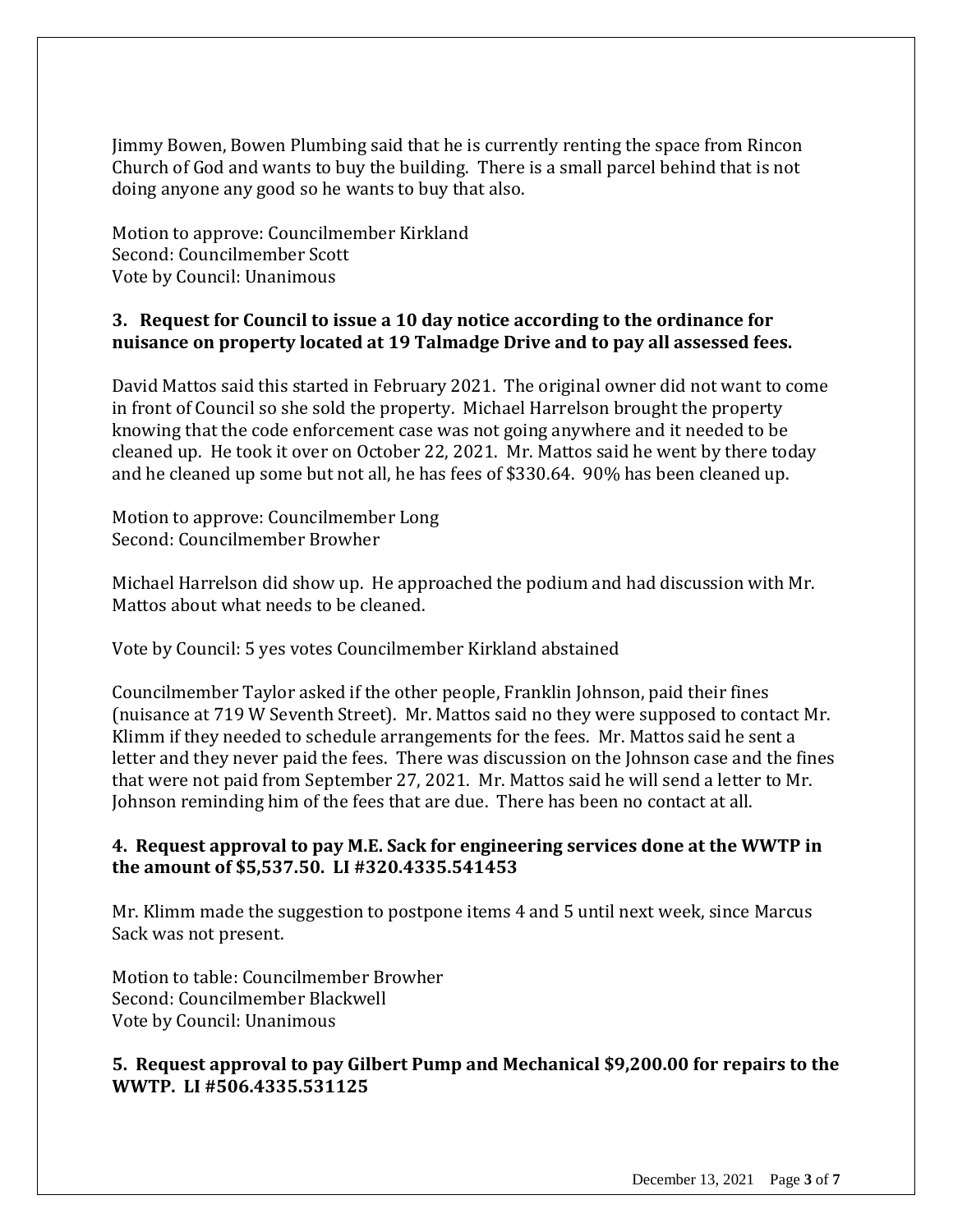Motion to table: Councilmember Kirkland Second: Councilmember Blackwell Vote by Council: Unanimous

# **6. Griffin Contracting Inc request approval of pay request #2 in the amount of \$142,255.93 for the 2021 Rincon TSPLOST – Middleground Road. LI #320.4100.549104**

Doug Morgan with EMC Engineering was present. Mr. Morgan said the barrels are poured, all they have to do is aprons and rocks. They will tie in the water lines at 7th Street this week. Mayor Lee said just from his observation he does not know if December  $31<sup>st</sup>$  will be achievable, Mr. Morgan said he has been talking to the contractor. Rock is hard to come by, they can't mill out the road until they have the rock on hand. Hopefully in the next day of two they will know when the rock will come in.

Motion to approve: Councilmember Scott Second: Councilmember Kirkland Vote by Council: Unanimous

## **7. Request approval of proposed City of Rincon false alarm Fees.**

Chief Murrell said this should read City of Rincon False Alarm Ordinance. Attorney Dickey said there is a Georgia Code that applies to this. Before we move any farther they need questions answered by Council. First of all you need to decide whether this will be treated as a civil matter or criminal matter. The Chief would like to go the criminal route; they would have to pay a citation.

No action taken.

## **8. Request approval to trade in current department issued duty weapons for new weapons.**

Chief Murrell said they last traded in weapons 10 years ago and he wants to trade the current Glock 22 40 caliber guns for Glock 45 9mm guns.

Motion to approve: Councilmember Kirkland Second: Councilmember Taylor Vote by Council: Unanimous

## **9. Request approval to trade current .40 cal. ammunition for 9mm ammunition.**

Motion to approve: Councilmember Scott Second: Councilmember Browher Vote by Council: Unanimous

## **10. Discussion on the 2022 LMIG project.**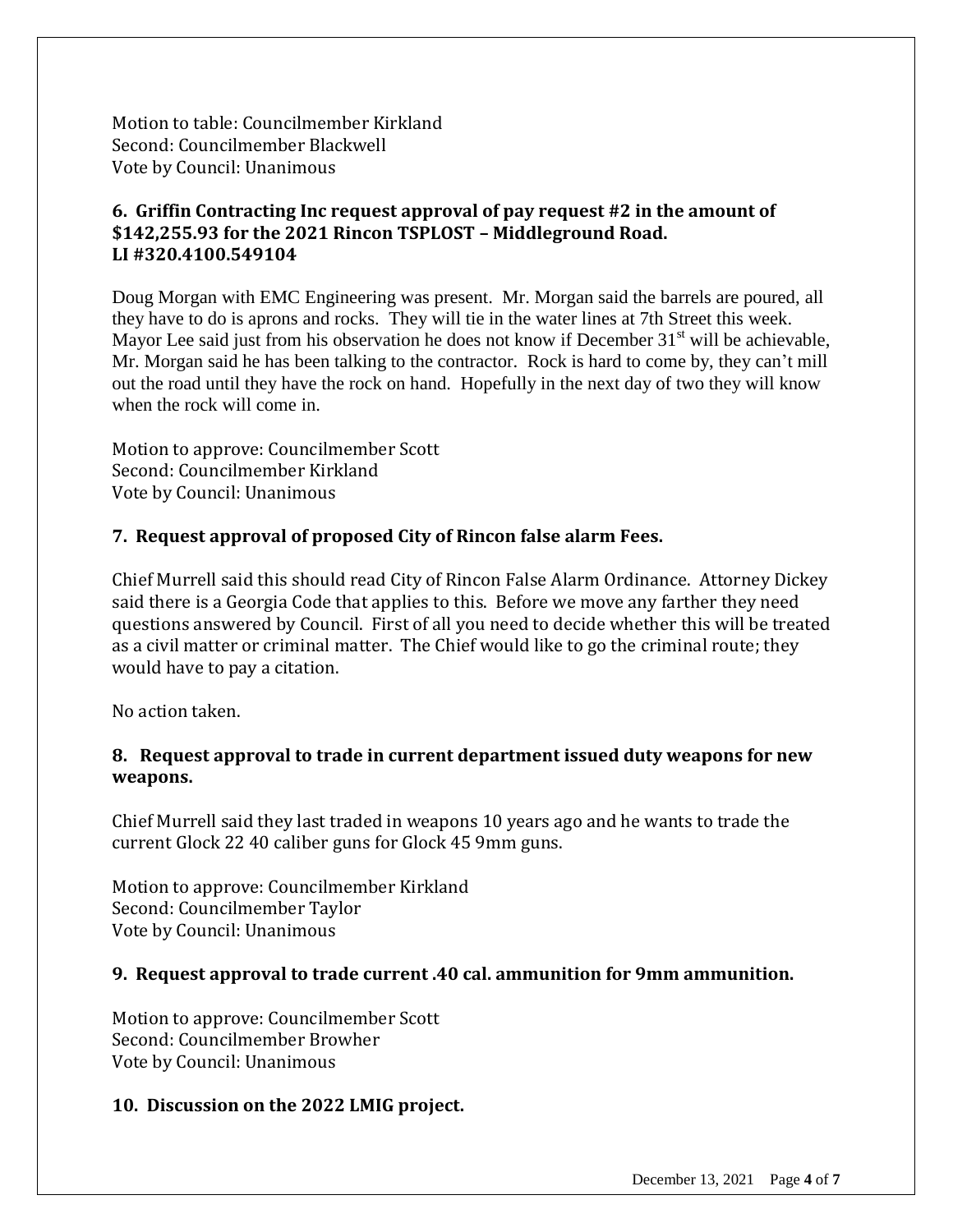Mr. Bowles said the 2022 LMIG project is coming up and Mr. Stewart needs to apply for the grant to received money from state. They chose to look at East 5<sup>th</sup> Street or East 6<sup>th</sup> Street. The cost estimate is probably going to be \$250,000, we only get somewhere around \$168, 000 – \$180,000 from LMIG. Mr. Bowles recommends East 6th Street. A motion was made to approve East 6 Street as the 2022 LMIG project.

Motion to approve: Councilmember Long Second: Councilmember Blackwell Vote by Council: Unanimous

## **11. Vote on the first reading of an ordinance to annex 67.95 acre parcel located at 1360 Fort Howard Road; property is owned by Kenneth P Rule. (Map and Parcel # 04750061)**

Mr. Stewart this property was originally subdivided by the County. The proposed rezoning will be heard next month.

Motion to approve: Councilmember Scott Second: Councilmember Long Vote by Council: Unanimous

## **12. Vote on the first reading of an ordinance to annex 4.46 acre parcel located at 0 Fort Howard Road; property is owned by Kenneth P Rule. (Map and Parcel # 04750061A00)**

Motion to approve: Councilmember Scott Second: Councilmember Browher Vote by Council: Unanimous

## **13. Request to approve the City of Rincon's Workers Compensation Insurance with Georgia Municipal Association (policy period 1/1/2022 to 1/1/2023) at a total premium amount of \$147,952.00.**

Mr. Klimm said we annually receive a letter from GMA when they calculate the cost to each City there is an experience factor. We have had some cases that boost up the cost 16% to 17% this year.

Motion to approve: Councilmember Kirkland Second: Councilmember Scott Vote by Council: Unanimous

## **14. Request approval to cancel the December 27, 2021 City Council meeting.**

Motion to approve: Councilmember Long Second: Councilmember Scott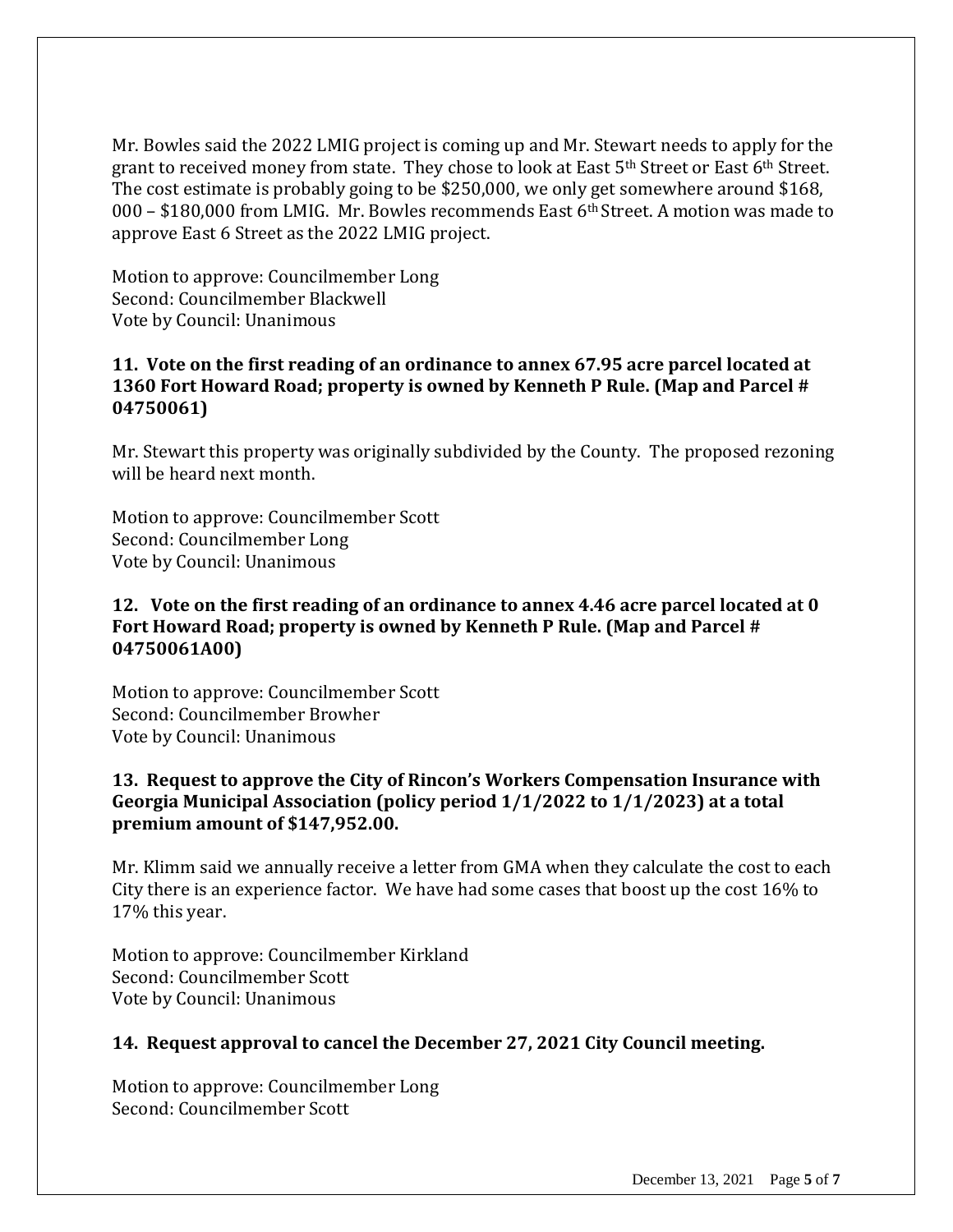## Vote by Council: Unanimous

# **14A. Approval of the Probation Service Agreement for year 2022.**

This is an agreement between our court and our probation services.

Motion to approve: Councilmember Kirkland Second: Councilmember Taylor Vote by Council: Unanimous

## **15. Administrative Reports:**

**City Manager** – Mr. Klimm said we will have the budget as amended before Council next week. He thanked Council who provided guidance and suggestion; if Council has reviewed the financial report they will have seen that this year we ended in a strong financial position, the last three years we have improved fund balance; we have been notified by GMA they are holding a workshop to provide guidance to local cities on LOST; he made a request to revisit the issue of tractor trailer ordinance. There was discussion on the ordinance. Mr. Klimm and Mr. Stewart will meet with some residents.

**City Engineer** – Councilmember Browher thanked EMC Engineering for work on the TSPLOST roads. He asked about stripeing on Weisenbaker Road, Mr. Morgan said it is not finished yet. They have issued the final punch list and will be holding the retainage until everything is complete.

**Fire Department** – Councilmember Taylor asked about the new fire engine, Assistant Chief Smith said it is still in Wisconsin.

**Building/Zoning Dept.** – Mr. Stewart said Lolly Whatley, Sheri Swagert and the Planning Board have attended training. He is appreciative of Council for letting him budget for that. Councilmember Kirkland asked how we address leaf blowing into the street. Mr. Stewart said there are ordinances in place and he could call the police if it is a hazard, but call him and he could find the correct department. Councilmember Browher asked about the former KFC property, Mr. Stewart said they can send them a letter about clean up.

**Water/Sewer/Public Works** – Councilmember Long said the patch work on Lexington Avenue is bad, Mr. Bowles said he will call Savannah River Utilities to fix it; Councilmember Scott said before the curve on 7<sup>th</sup> Street is also bad, Mr. Bowles said he will look at that also; Councilmember Browher mentioned the place on Highway 21 that was sinking by McDonald's, Mr. Bowles said GDOT thinks a one of the Utilities had done some damage to a storm drain. They are supposed to bring in a camera to see what is going on; Councilmember Browher said crossing over Ft Howard Road towards Tractor Supply the road is starting to look bad. Mr. Bowles said they have to figure out how to close the road to patch that.